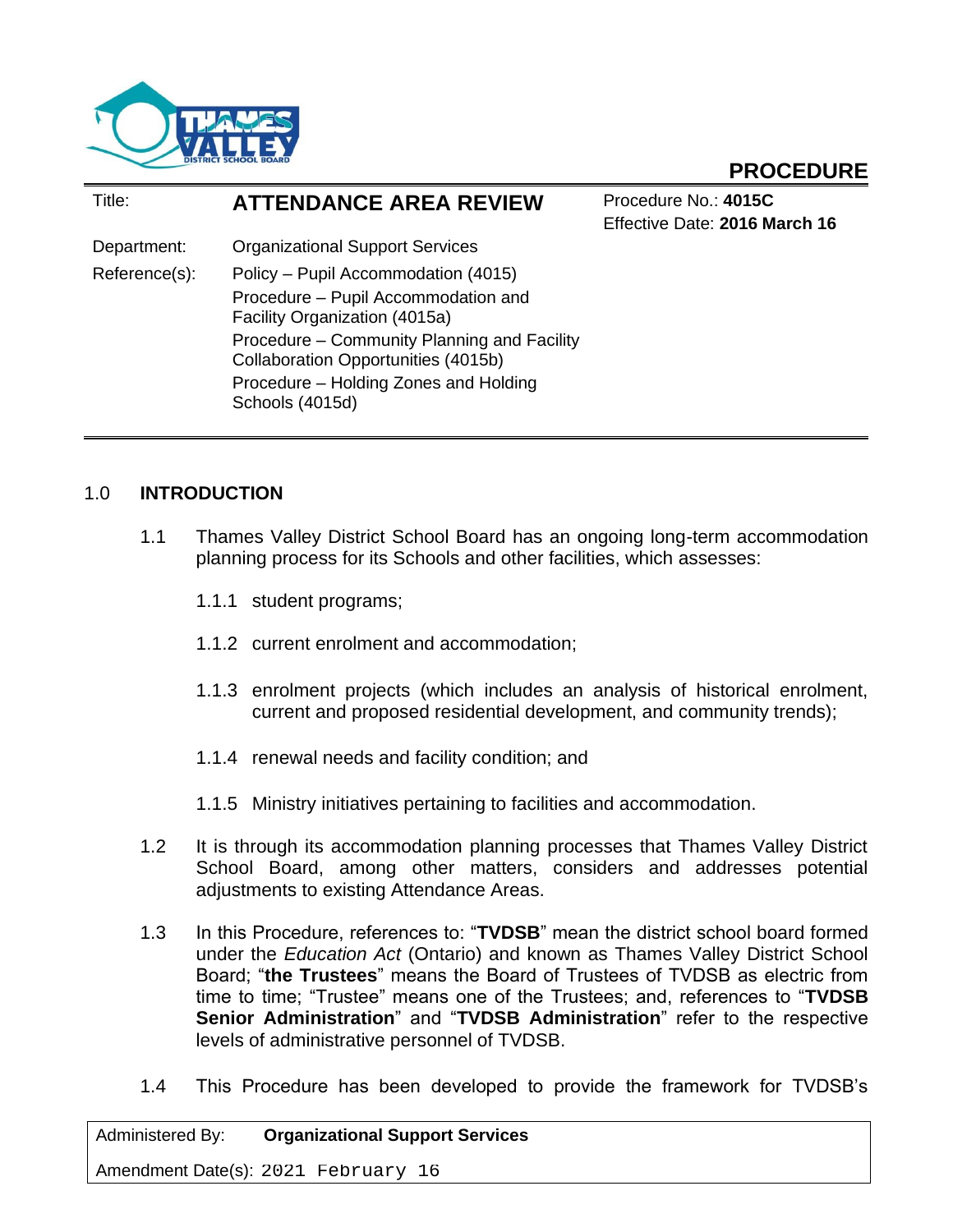Attendance Area Review Process in circumstances when TVDSB's Senior Administration recommends adjustments to existing Attendance Area(s). Although the body of this Procedure describes the Attendance Area Review Process, attached as Schedule A to this Procedure, is a flow chart which provides a summary of the sequencing of the process.

#### 2.0 **DEFINITIONS**

- 2.1 For purposes of this Procedure the following definitions will apply:
	- 2.1.1 **Attendance Area Review Committee (AARC)**: a committee established by TVDSB pursuant to section 5.0 of this Procedure.
	- 2.1.2 **AARC Meeting**: has the meaning given in section [6.1](#page-7-0) of this Procedure.
	- 2.1.3 **Attendance Area Review Process**: the process described in this Procedure surrounding possible adjustments to Attendance Areas. The Attendance Area Review Process begins with the submission by TVDSB Senior Administration to the Trustees of an Initial Attendance Area Review Report containing one or more options to adjust and/or create new Attendance Areas. Assuming the Trustees approve continuing with an Attendance Area Review Process, the process ends when the Trustees make a final decision with respect to the Attendance Areas in question.
	- 2.1.4 **Attendance Area**: an area defined by a geographic boundary which determines, in part, students' designation to a particular School or program (e.g. French Immersion and Emphasis Technology), based on primary residence within that area.
	- 2.1.5 **Business Days**: means a day other than a Saturday, Sunday, or statutory holiday in Ontario.
	- 2.1.6 **Chair's Committee**: a committee of the Trustees formed in accordance with TVDSB's By-laws.
	- 2.1.7 **Community Organizations**: means the person or entities in a Region where any of the Schools which are subject to an accommodation review are located, as identified in Schedule A to TVDSB's Community Planning and Facility Collaboration Opportunities Procedure (as amended or replaced), and/or who are otherwise listed as being entitled to receive Notices (as defined in TVDSB's Community Planning and Facility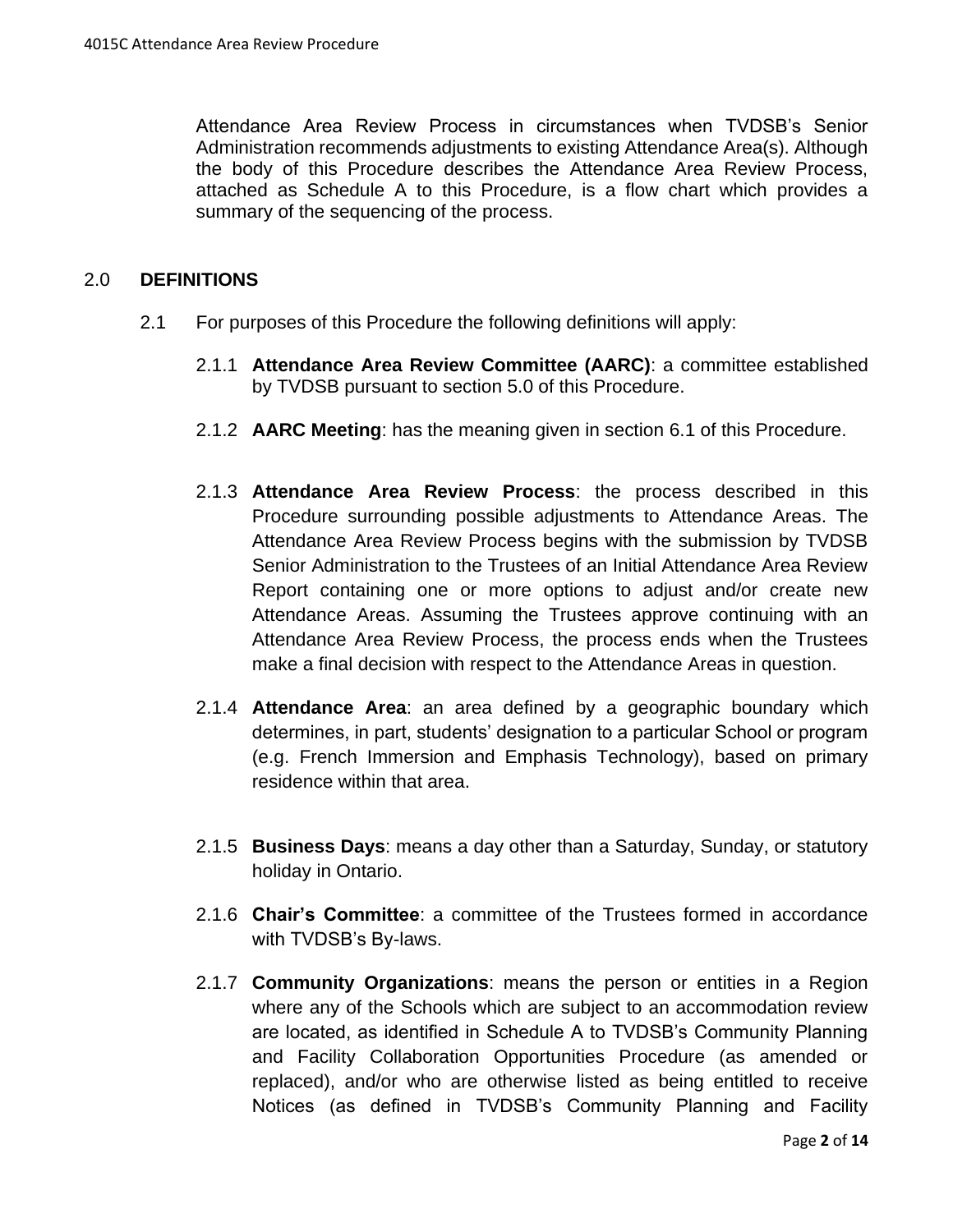Collaboration Opportunities Procedure, as amended or replaced), from time to time.

- 2.1.8 **Final Attendance Area Review Report**: has the meaning given in section [9.1.1](#page-10-0) of this Procedure.
- 2.1.9 **Holding School**: is a School designated by the Trustees to accommodate students from one (1) or more Holding Zones.
- 2.1.10 **Holding Zone**: an area defined by a geographic boundary, within an Attendance Area (usually with high concentrations of new or imminent development), for which the Trustees have approved that students residing in it are to attend a specified School based on available capacity, until such time as long-term accommodation and related revised Attendance Areas can be established.
- 2.1.11 **Initial Attendance Area Review Report**: has the meaning given in section [4.1](#page-4-0) of this Procedure.
- 2.1.12 **Ministry**: means the Ontario Ministry of Education.
- 2.1.13 **Public Delegation Meeting**: has the meaning given in section [9.3.1](#page-11-0) of this Procedure.
- 2.1.14 **Region**: means the County of Elgin, including the City of St. Thomas, or the City of London, or the County of Middlesex, or the County of Oxford, depending upon where a School or group of Schools which are subject to an Attendance Area review are located.
- 2.1.15 **School**: a body of elementary school pupils or secondary school pupils organized by TVDSB as a unit for educational purposes.
- 2.1.16 **School AARC Subcommittee**: has the meaning given in section [7.1](#page-7-1) of this Procedure.
- 2.1.17 **School Community**: means, with reference to a particular School, the students on the roll of that School, those students' parents and/or guardians, and the School Council and the Home and School Association for that School.
- 2.1.18 **School Day**: a day other than a Saturday, Sunday, statutory holiday in Ontario, or School Holiday.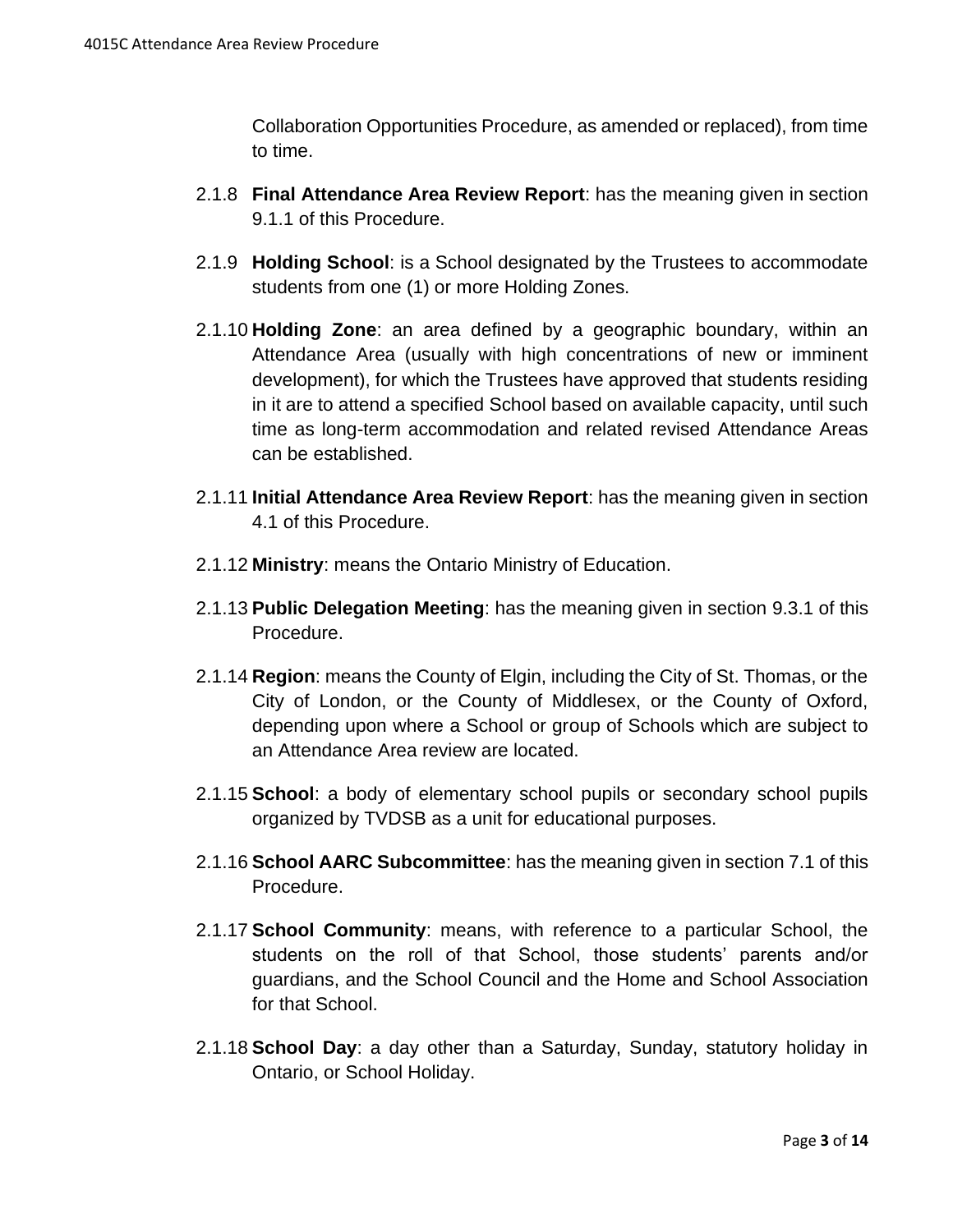- 2.1.19 **School Holidays**: includes TVDSB's summer break, winter break, March break and Easter Monday.
- 2.1.20 **School-Level Meeting**: has the meaning given in section [7.1](#page-7-1) of this Procedure.

#### <span id="page-3-0"></span>3.0 **EXEMPTIONS FROM ATTENDANCE AREA REVIEW PROCESS**

- 3.1 The following outlines circumstances when TVDSB is not required to follow the Attendance Area Review Processes provided for in this Procedure:
	- 3.1.1 when the Attendance Areas for the Schools in question are being addressed as part of an Accommodation Review Process which is being undertaken pursuant to TVDSB's Pupil Accommodation and Facility Organization Procedure, as amended or replaced;
	- 3.1.2 when the proposed amendment(s) to Attendance Area(s) will affect fewer than ten (10) students enrolled in the Schools in question. In such circumstances, the Trustees will have the authority to approve, amend or not approve the recommended options without TVDSB having to undertake the steps outlined in this Procedure. In such circumstances, TVDSB will inform the parents or guardians of the affected students, as well as the respective School principal(s), the chair of the respective School Council(s) and the President of the respective Home and School Association(s) of the approved amendments to the respective Attendance Area(s);
	- 3.1.3 to change the location of any program, or part of a program, which does not have an associated Attendance Area which has been approved by the Trustees;
	- 3.1.4 to change the location of any optional program, or part of an optional program, in either case operating as a School or within a School, and which has an associated Attendance Area which has been approved by the Trustees, so long as TVDSB Senior Administration has consulted with the parents and/or guardians of the students enrolled in that program in a manner which has been approved by the Trustees; or
	- 3.1.5 when the proposed amendments do not affect any students enrolled in the applicable Schools at the time of the proposed amendment(s).
- 3.2 This Procedure does not apply to the use of facilities for alternate education, adult education and/or continuing education.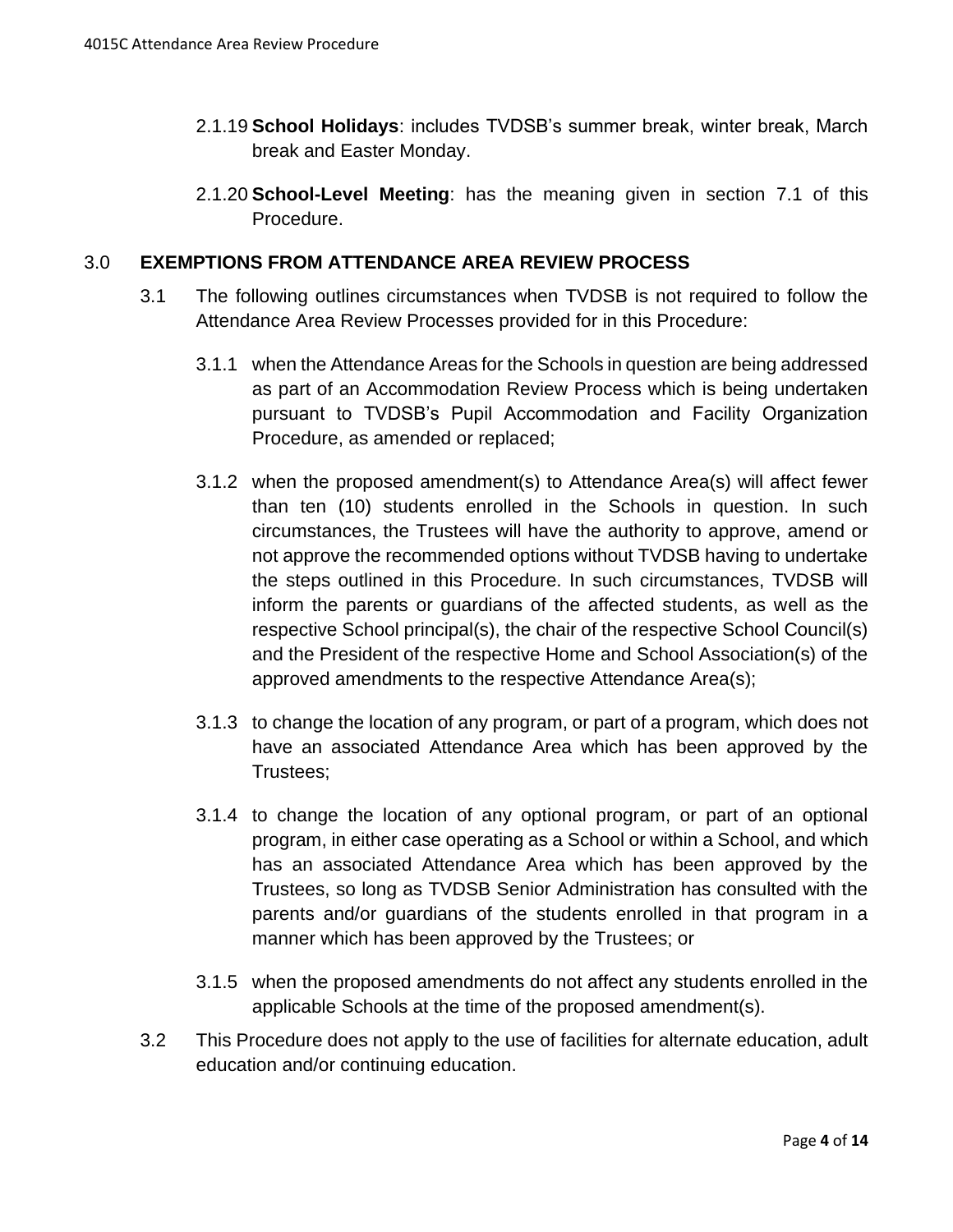## <span id="page-4-0"></span>4.0 **INITIAL ATTENDANCE AREA REVIEW REPORTS**

- 4.1 The first step in an Attendance Area review occurs when TVDSB Administration provides a report (an "**Initial Attendance Area Review Report**") to the Trustees containing one or more recommendation(s) to amend existing Attendance Area(s) for a group of Schools. The recommendations contained in an Initial Attendance Area Review Report will have supporting rationale. An Initial Attendance Area Review Report will also include:
	- 4.1.1 current and proposed Attendance Area maps;
	- 4.1.2 current enrolment and accommodation;
	- 4.1.3 related enrolment projections;
	- 4.1.4 current and proposed residential development, and community trends;
	- 4.1.5 proposed timeline for implementation;
	- 4.1.6 input received from Community Organizations within the affected Region(s) in connection with the most recently occurring annual meeting held pursuant to TVDSB's Community Planning and Facility Collaboration Opportunities Procedure (as the same may be amended or replaced) and which relates to the Attendance Areas under review; and
	- 4.1.7 the date scheduled for the respective AARC Meeting.
- 4.2 Initial Attendance Area Review Reports will be posted on TVDSB's website prior to the date the report is to be presented to the Trustees. Should the Trustees decide to proceed with an Attendance Area review, the respective Initial Attendance Area Review Report will remain posted on TVDSB's website until such time as the Final Attendance Area Review Report is posted on TVDSB's website pursuant to section [9.1.1](#page-10-0) below.

## <span id="page-4-1"></span>5.0 **ATTENDANCE AREA REVIEW COMMITTEE ROLE AND FORMATION**

- 5.1 If the Trustees approve proceeding with an Attendance Area review, an Attendance Area Review Committee will be established on the basis described in section [5.0](#page-4-1) of this Procedure. The role of an Attendance Area Review Committee is to be the conduit for information between TVDSB and the School Communities for the Schools which are included in a particular Attendance Area review, which role is to be fulfilled on the basis described in this Procedure. Attendance Area Review Committees will neither be asked, nor entitled, to approve Initial Attendance Area Review Reports or Final Attendance Area Review Reports.
- <span id="page-4-2"></span>5.2 The membership of an Attendance Area Review Committee established for: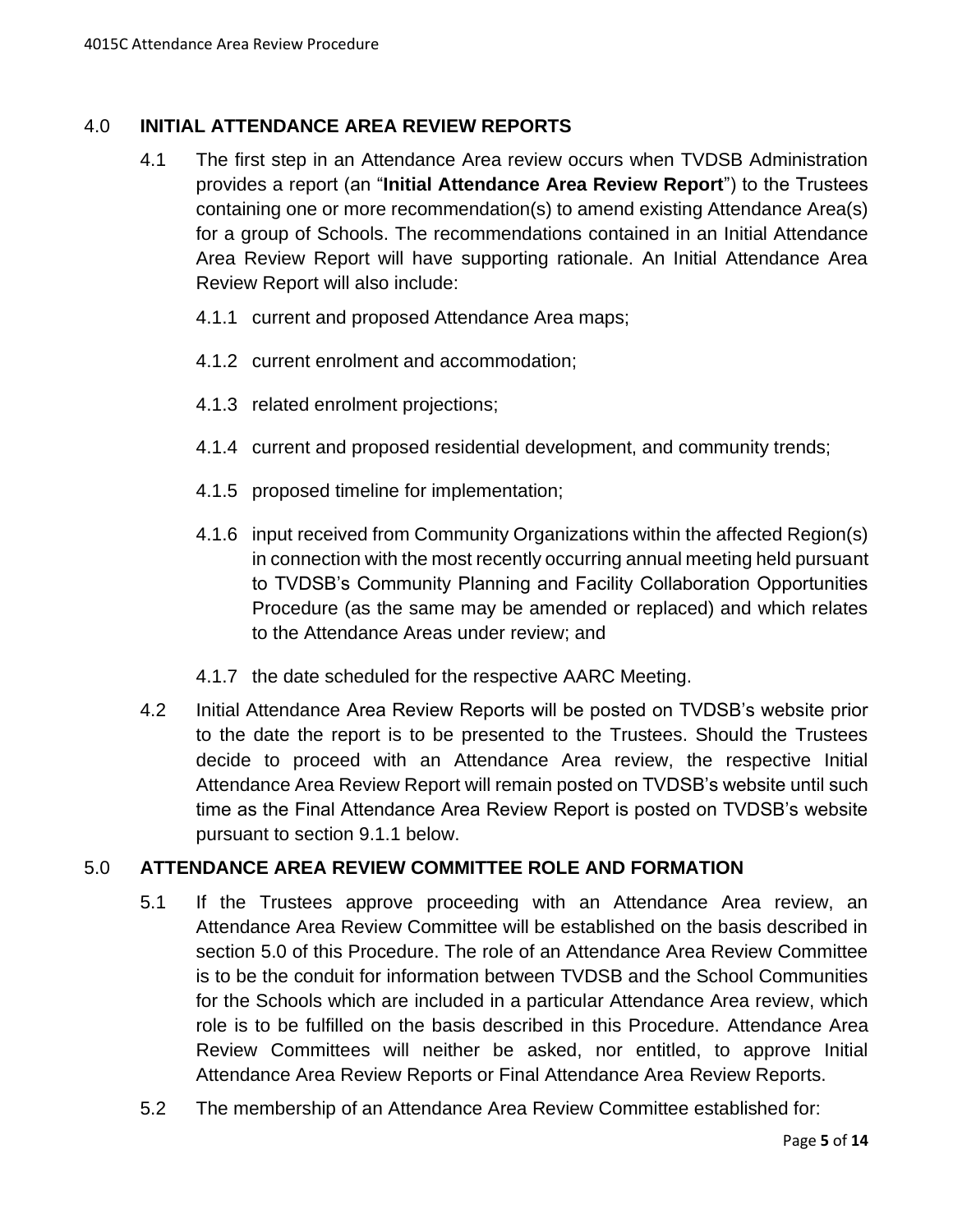- <span id="page-5-0"></span>5.2.1 Elementary Schools will be comprised of: two (2) parents and/or guardians of students enrolled as full-time students for each of the divisions (i.e. early years, primary, junior and intermediate) of the Schools which are subject to the Attendance Area review; and, the chair of the School Councils (or their designate) and the President of the Home and School Associations (or their designate) for the Schools which are subject to the Attendance Area review.
- 5.2.2 To the extent that a School which is subject to an Attendance Area review has twenty (20) or more self-identified First Nation, Métis or Inuit students enrolled as full-time students of such School, one (1) of the parents or guardians of such students will be entitled to be a member of such Attendance Area Review Committee. To the extent that a School which is subject to an Attendance Area review has twenty (20) or more students enrolled as full-time students from a Holding Zone, one (1) of the parents or guardians of such students will be entitled to be a member of such Attendance Area Review Committee. In identifying parent and/or guardian representatives on the committee, intentional consideration will be given to the equitable representation of diverse identities and lived experience as represented in the school (e.g. creed, race, ethnicity, language, family structure, socio-economic structure, gender identity, etc.).
- <span id="page-5-1"></span>5.2.3 Secondary Schools will be comprised of: two (2) parents and/or guardians of students enrolled as full-time students in each of the grades of each of the Schools which are subject to the Attendance Area review; and, the chair of the School Councils (or their designate) and the President of the Home and School Associations (or their designate) for the Schools which are subject to the Attendance Area review.
- 5.2.4 To the extent that a School which is subject to an Attendance Area review has twenty (20) or more self-identified First Nation, Métis or Inuit students enrolled as full-time students of such School, one (1) of the parents or guardians of such students will be entitled to be a member of such Attendance Area Review Committee. To the extent that a School which is subject to an Attendance Area review has twenty (20) or more students enrolled as full-time students from a Holding Zone, one (1) of the parents or guardians of such students will be entitled to be a member of such Attendance Area Review Committee. In identifying parent and/or guardian representatives on the committee, intentional consideration will be given to the equitable representation of diverse identities and lived experience as represented in the school (e.g. creed, race, ethnicity, language, family structure, socio-economic structure, gender identity, etc.).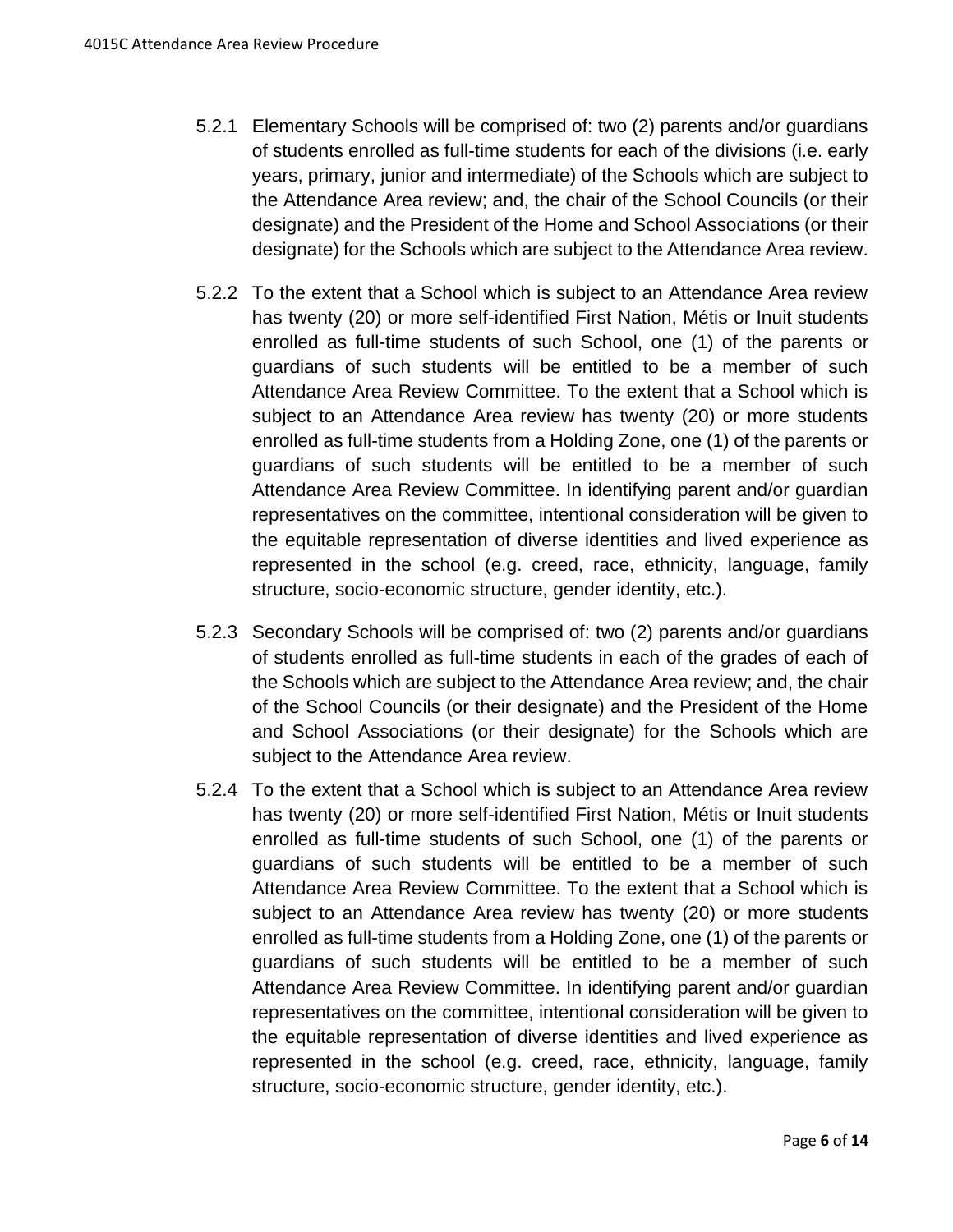- 5.3 No occasional, part-time or full-time TVDSB employee or Trustee may be a member of an Attendance Area Review Committee. If a member of an Attendance Area Review Committee becomes an occasional, part-time or full-time TVDSB employee or Trustee, such individual must resign from such Attendance Area Review Committee and will not be replaced.
- 5.4 The respective principal of each of the Schools which are the subject of an Initial Attendance Area Review Report will endeavour to enlist persons from the respective categories set out in section [5.2](#page-4-2) above. As part of each of the respective principals' efforts to enlist members, they will, within two (2) School Days of the Trustees' decision to undertake an Attendance Area review:
	- 5.4.1 inform the chair of the respective School Council and the President of the respective Home and School Association, via e-mail, of the membership recruitment objectives;
	- 5.4.2 post notice of the membership enlistment objectives on the website for the respective School; and
	- 5.4.3 arrange for an explanation of the membership recruitment objectives to be sent home with the students of the respective School.
- 5.5 If the number of persons wishing to be members of an Attendance Area Review Committee exceeds the number of available spaces (determined on the basis set forth in section [5.2](#page-4-2) above), the principal for the respective School will determine the identity of the various members by "picking names from a hat" without compromising equitable representation as outlined by Section 5.2. In the event that fewer persons are interested in being a member of an Attendance Area Review Committee than there are available spaces, that Attendance Area Review Committee will be formed with such smaller number of persons as are interested from each of the respective categories. The principals of the Schools which are subject to an Attendance Area review will use reasonable efforts to determine the membership of the respective Attendance Area Review Committee within ten (10) School Days of the Trustees' decision to undertake an Attendance Area review.
- 5.6 If a member of an Attendance Area Review Committee resigns, they will not be replaced. For purposes of certainty, a member of an Attendance Review Committee will not be permitted to appoint or send a designate to represent them at any meetings. Despite the foregoing, as indicated in sections [5.2.1](#page-5-0) and [5.2.3,](#page-5-1) the chair of a School Council and the President of a Home and School Association, in each case for a School which is subject to an Attendance Area Review, may designate an individual to serve, in their stead, on the applicable Attendance Area Review Committee. Any such appointment will, however, be for the entirety of the applicable Attendance Area Review process.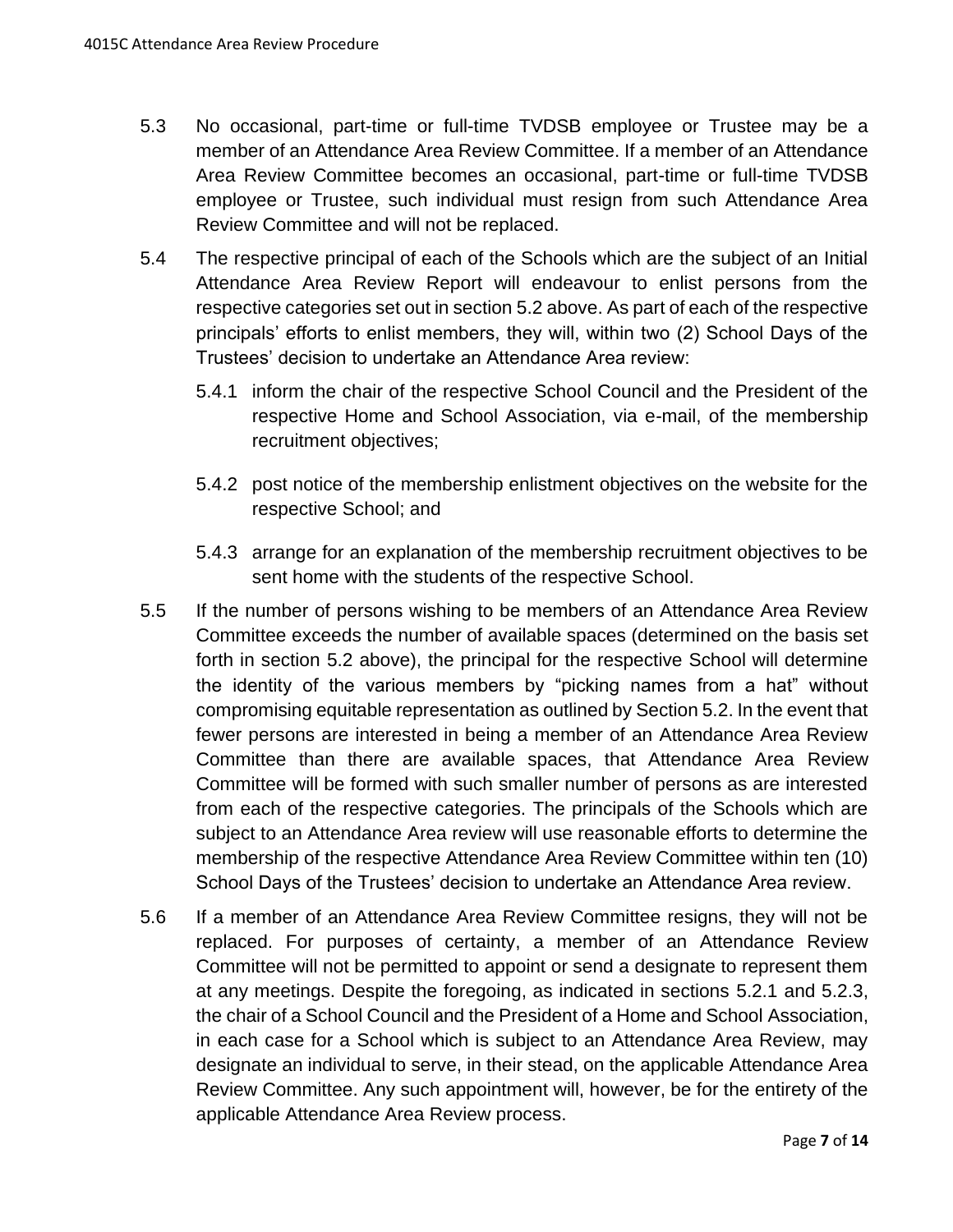5.7 Depending on the number of school involved in the Attendance Area review, multiple Attendance Area Review Committees may be formed by Administration in accordance with Section 5.0 of this Procedure. Each Attendance Area Review Committee shall meet separately in accordance with Section 6.0 of this Procedure.

## <span id="page-7-0"></span>6.0 **AARC MEETING**

- 6.1 After the membership of an Attendance Area Review Committee has been determined, TVDSB will invite the members of the AARC to a meeting (an "**AARC Meeting**"), at which TVDSB Administration will:
	- 6.1.1 review the overall Attendance Area Review Process and timelines;
	- 6.1.2 review relevant information contained in this Procedure;
	- 6.1.3 review the roles and responsibilities of the Attendance Area Review Committee members as envisioned by this Procedure;
	- 6.1.4 present the applicable Initial Attendance Area Review Report; and
	- 6.1.5 take questions of clarification on the roles and responsibilities of Attendance Area Review Committee members and on the Initial Attendance Area Review Report.
- 6.2 An invitation to the respective AARC Meeting will be sent to the respective Attendance Area Review Committee members via e-mail and notice of the AARC Meeting will be posted on TVDSB's website, at least ten (10) Business Days prior to the date scheduled for the AARC Meeting. AARC Meetings will be open to the public.
- 6.3 The AARC Meeting will be chaired by a member of TVDSB Senior Administration (or such other person as TVDSB's Director of Education may designate). The AARC Meeting will occur on a Monday, Tuesday, Wednesday or Thursday (which is a School Day), between the hours of 5:00 p.m. and 10:00 p.m. (local time). AARC Meetings may be held in-person or remotely in a manner that affords full participation of members and will be subject to the protocols set out in Schedule B attached.

## <span id="page-7-1"></span>7.0 **SCHOOL-LEVEL MEETINGS**

7.1 Following an AARC Meeting, the AARC members representing a particular School ("**School AARC Subcommittee**") will hold meetings ("**School-Level Meetings**") with the School Community for the School those AARC members represent. The purpose of School-Level Meetings is to: provide the AARC School Subcommittees with an opportunity to share and explain to their respective School Community the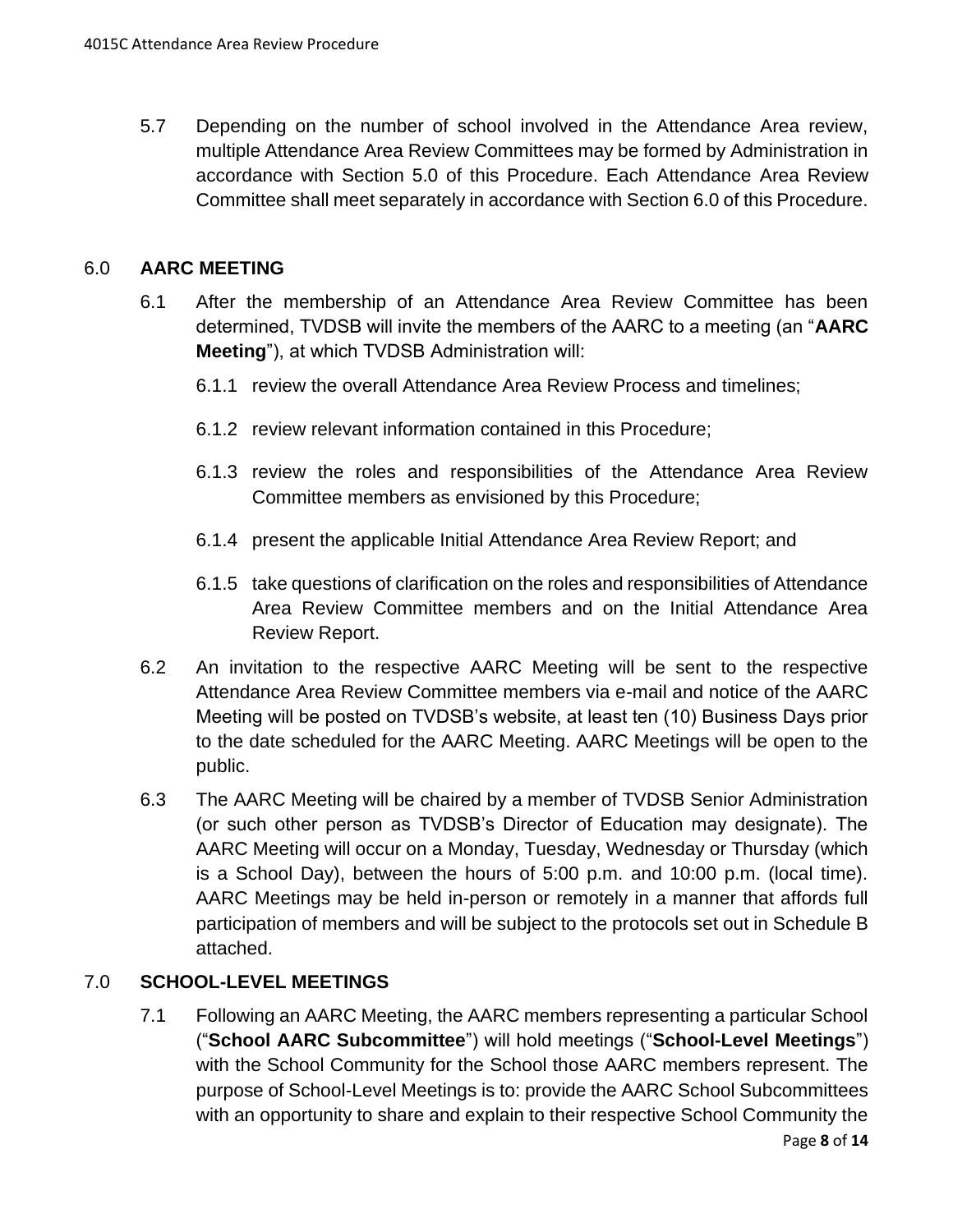information received by the AARC members at the respective AARC Meeting; and, obtain input from their respective School Community. Each School AARC Subcommittee is required to hold at least one (1) School-Level Meeting. Each School AARC Subcommittee will otherwise determine the number of School-Level Meetings they wish to hold. School-Level Meetings will be held at the respective School (or, in the event there is insufficient space, at such other TVDSB facility as the principal of the respective School may determine). School-Level Meetings may also be held remotely in a manner that affords full participation of the school community.

- 7.2 The principal of the respective School (or such other person(s) as TVDSB's Director of Education may designate), will support the School AARC Subcommittee for that School by:
	- 7.2.1 posting notice of all School-Level Meetings on that School's website, at least five (5) Business Days prior to the date scheduled for the respective School-Level Meeting;
	- 7.2.2 arranging for the availability of administrative support for purposes of notetaking for the School-Level Meetings;
	- 7.2.3 posting the agenda for each School-Level Meeting on the website for the respective School and arranging for a copy of the respective agenda to be sent home with students of the respective School, in both cases at least two (2) Business Days prior to the date scheduled for the respective School-Level Meeting;
	- 7.2.4 arranging for space to be available for the School-Level Meetings; and
	- 7.2.5 acting as a resource to the chair of the respective School AARC Subcommittee.
- 7.3 School-Level Meetings will be chaired by such member of the respective School AARC Subcommittee as is determined by a majority of the School AARC Subcommittee members prior to those meetings. School-Level Meetings will occur on a Monday, Tuesday, Wednesday or Thursday (which is a School Day), between the hours of 5:00 p.m. and 10:00 p.m. (local time). School-Level Meetings will be subject to the protocols set out in Schedule C attached.
- 7.4 The agenda for a first School-Level Meeting will typically involve:
	- 7.4.1 calling the meeting to order and making introductions;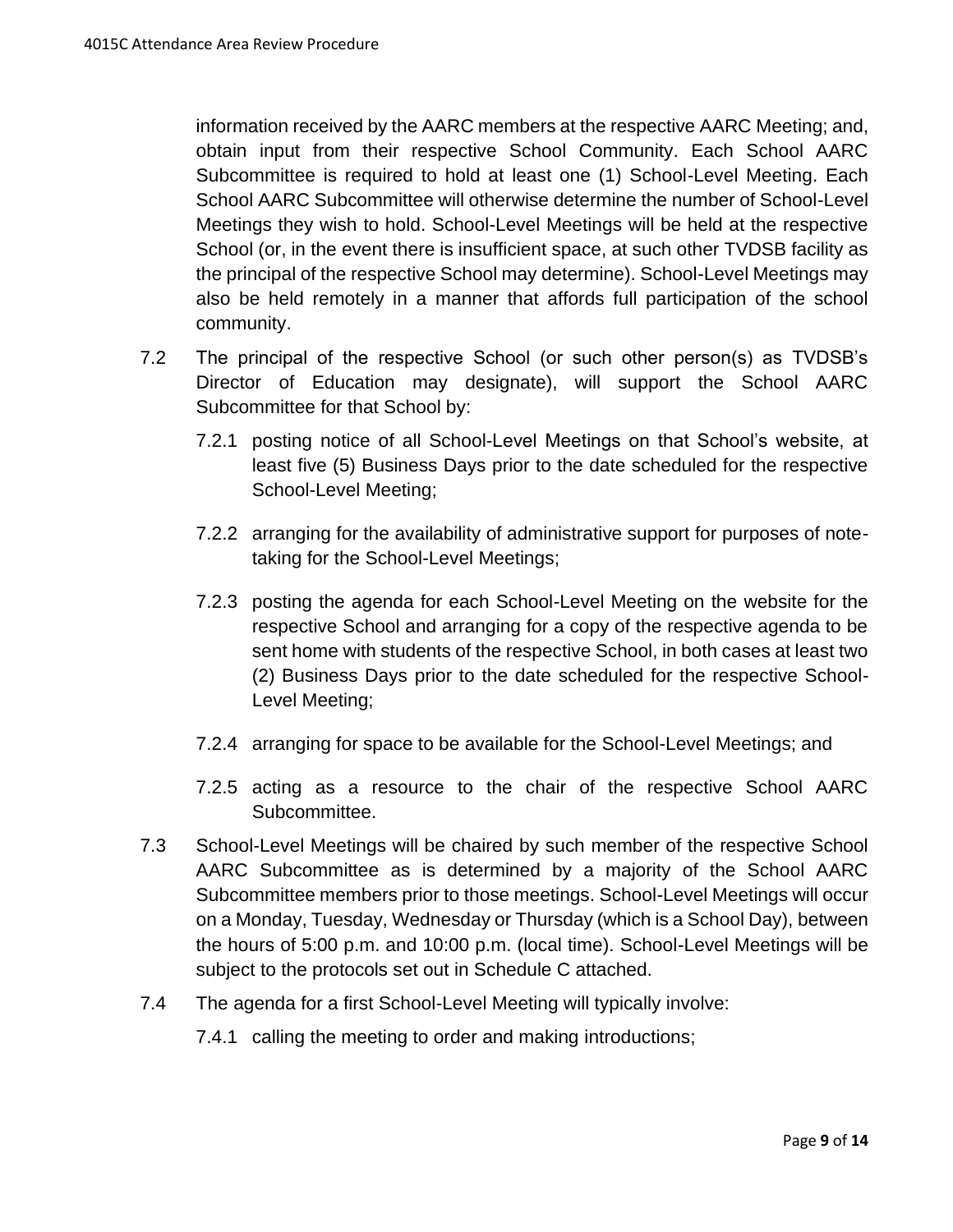- 7.4.2 a member of the respective School AARC Subcommittee providing an explanation of the information received by the AARC at the AARC Meeting, including, the applicable Initial Attendance Area Review Report;
- 7.4.3 a question and answer period during which attendees will be entitled to ask members of the School AARC Subcommittee questions regarding the information made available to the AARC at the AARC Meeting;
- 7.4.4 a period devoted to obtaining feedback from the School Community on the Initial Attendance Area Review Report;
- 7.4.5 a determination of what, if any, additional information the School AARC Subcommittee may require from TVDSB Senior Administration regarding the Initial Attendance Area Review Report;
- 7.4.6 a discussion of the need for and timing of future School-Level Meetings for purposes of further discussion; and

7.4.7 adjournment.

- 7.5 School-Level Meetings held after a first School-Level Meeting, if any, would involve further discussions regarding the applicable Initial Attendance Area Review Report, with a view to enabling the School AARC Subcommittee to understand the views of the School Community on the Initial Attendance Area Review Report; and
- 7.6 To the extent that the majority of School AARC Subcommittee members decide they require additional information from TVDSB on anything contained in an Initial Attendance Area Review Report, they may request same via e-mail addressed to planning@tvdsb.ca. TVDSB will use reasonable efforts to provide such information, so long as it is pertinent to the matter and is readily available to TVDSB, on an internal basis, without undue demands on TVDSB's resources. Such additional information will be provided, via e-mail, to all members of the respective AARC. All requests for additional information must be received within thirty-five (35) Business Days of the AARC Meeting.
- 7.7 The purpose of holding the School-Level Meetings and the production of the reports of the respective School AARC Subcommittees (as contemplated in section [8.0](#page-10-1) below), in the manner contemplated by this Procedure, is to allow each School Community involved in an Attendance Area review to have an opportunity for input on the respective Initial Attendance Area Review Report.
- 7.8 School-Level Meetings must be completed within forty-five (45) Business Days of the respective AARC Meeting.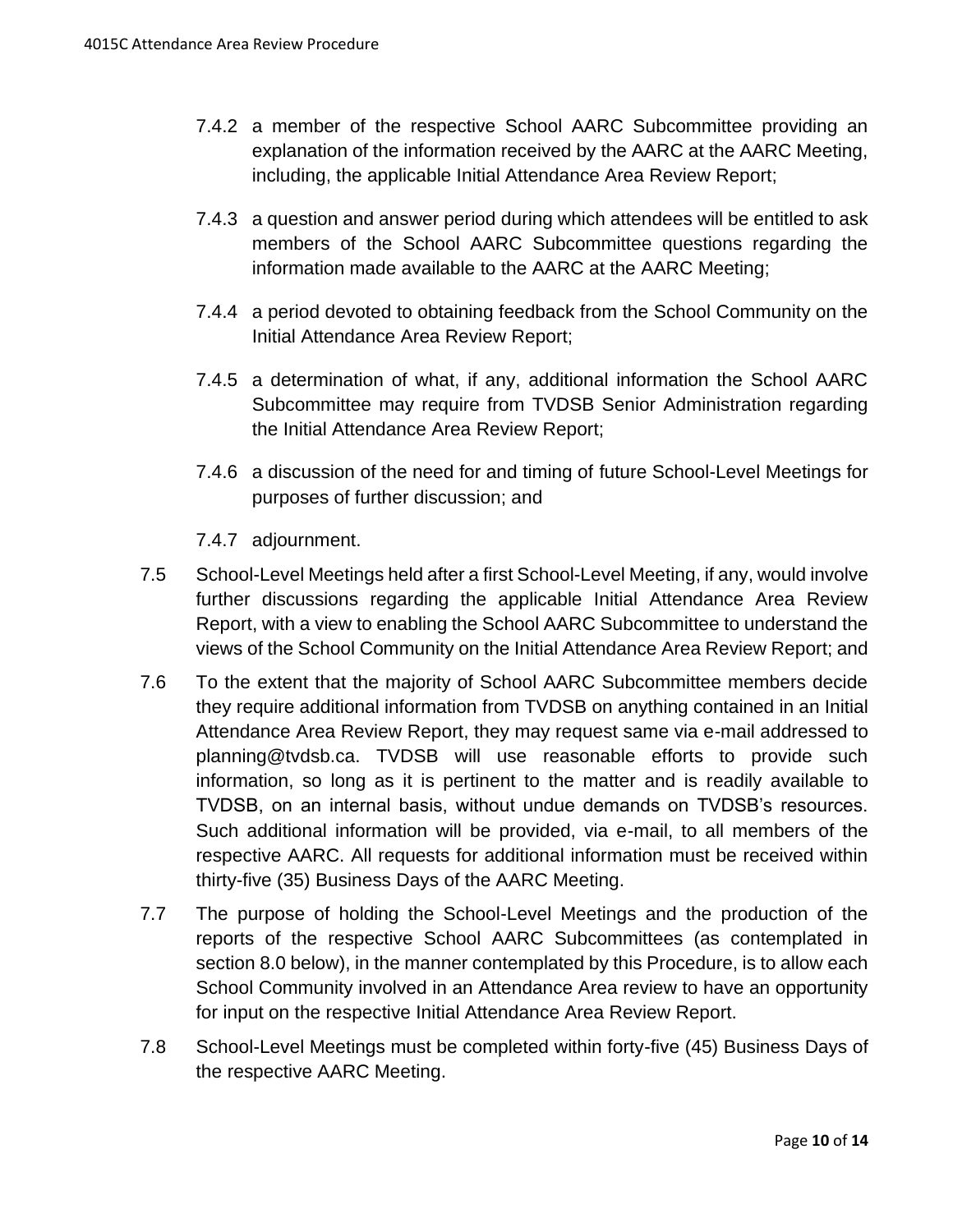7.9 School AARC Subcommittees shall assist TVDSB Administration by requesting any required additional information as soon as possible after the respective scheduled School-Level Meetings.

## <span id="page-10-1"></span>8.0 **REPORTS OF SCHOOL AARC SUBCOMMITTEE**

8.1 One of the primary responsibilities of each School AARC Subcommittee is to prepare a written report on the School Community input received at their respective School-Level Meetings. Such written report is to be completed and submitted via e-mail addressed to planning@tvdsb.ca within fifty-five (55) Business Days of the AARC Meeting. An AARC School Subcommittee need not reach consensus as to the content of their written report and, if necessary, each member can prepare their own section to form part of such written report. In the event a School AARC Subcommittee elects not to submit a written report, the respective Attendance Area Review Process will proceed without such report.

## <span id="page-10-0"></span>9.0 **COMPLETING THE ATTENDANCE AREA REVIEW**

- 9.1 Final Attendance Area Review Reports
	- 9.1.1 Within one hundred and forty (140) Business Days after an AARC Meeting, TVDSB Administration will prepare, for presentation to the Trustees, a final report (a "**Final Attendance Area Review Report**"), which will: contain such amendments, if any, to the respective Initial Attendance Area Review Report as TVDSB Administration may, in their discretion, determine are justified based on the input received from the respective School AARC Subcommittees; and, copies of all of the written reports received from the respective School AARC Committees. The Final Attendance Area Review Report will be: sent, via e-mail, to all members of the respective AARC; and, posted on TVDSB's website.

9.1.1.1 In the event that there area multiple Attendance Area Review Committees, the requirements of 9.1.1 above shall be completed within one hundred and forty (140) Business Days after the last AARC Meeting.

- 9.1.2 The dates scheduled for the respective Public Delegation Meeting and the meeting at which the Trustees are anticipated to make a decision on the Final Attendance Area Review Report will be included in the Final Attendance Area Review Report. The Final Attendance Area Review Report will:
	- 9.1.2.1 advise parties wishing to make presentations to the Trustees at the applicable Public Delegation Meeting, that such parties are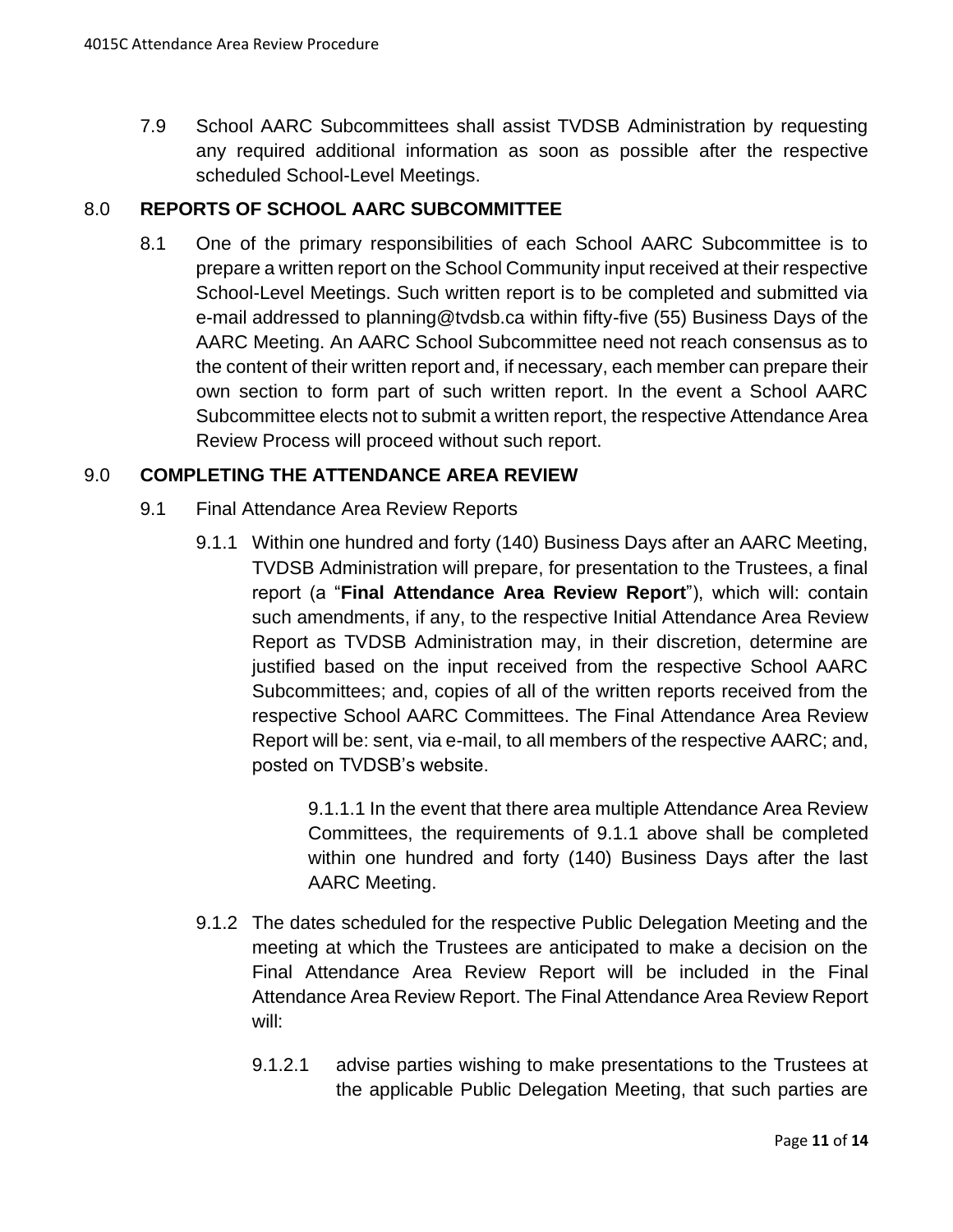required to submit a presenter package in the manner described in section 2 of Schedule D attached;

- 9.1.2.2 include, as a schedule, the written reports submitted by the applicable School AARC Subcommittees; and
- 9.1.2.3 include TVDSB Senior Administration's final recommendations on the respective Attendance Areas, together with a proposed timeline for implementation.
- 9.2 Final Report Presentation Meeting
	- 9.2.1 After an AARC Meeting (and prior to the respective Public Delegation Meeting), TVDSB Administration will present the respective Final Attendance Area Review Report to the Trustees. Such presentation will be an agenda item at a meeting of the Trustees (and for purposes of this Procedure any such meeting will be referred to as a "**Final Report Presentation Meeting**").
	- 9.2.2 Trustees may ask TVDSB Senior Administration questions of clarification regarding a Final Attendance Area Review Report presented at a Final Report Presentation Meeting; however, there will be no debate with respect to, or vote on the respective Final Attendance Area Review Report at that time. The final decision of the Trustees on the recommendations in the Final Attendance Area Review Report will be made at a later meeting of the Trustees (see section [9.4](#page-12-0) below).
- <span id="page-11-0"></span>9.3 Public Delegation Meeting
	- 9.3.1 Not less than ten (10) Business Days after the applicable Final Attendance Area Review Report has been sent via e-mail to the members of the respective AARC and posted on TVDSB's website, there will be an opportunity for members of the public to provide feedback to the Trustees on the Final Attendance Area Review Report, on the basis described in Schedule D attached. The meeting of the Trustees at which such opportunity to provide feedback is to occur is referred to as the "**Public Delegation Meeting**" in this Procedure.
	- 9.3.2 Notice of a Public Delegation Meeting will be included in the respective Final Attendance Area Review Report and posted on TVDSB's website, at least ten (10) Business Days prior to the date scheduled for the respective Public Delegation Meeting.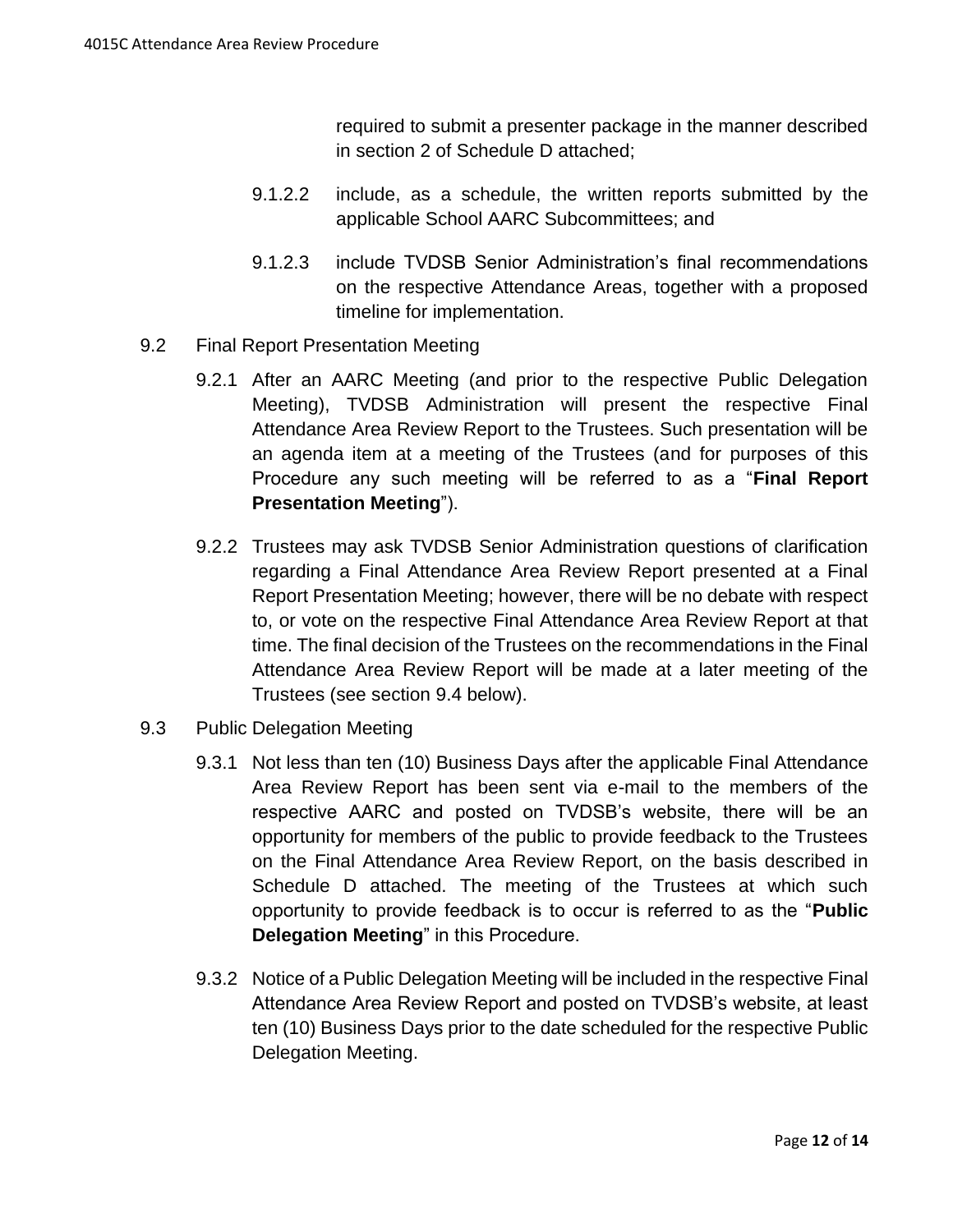- 9.3.3 Public Delegation Meetings will be subject to the rules and protocols set forth in Schedule D attached.
- <span id="page-12-0"></span>9.4 Trustees' Decision
	- 9.4.1 At a meeting of the Trustees following the applicable Public Delegation Meeting, the Trustees will reach a decision on the Final Attendance Area Review Report.
	- 9.4.2 The Trustees have the authority to: approve the recommendation(s) contained in the Final Attendance Area Review Report; modify and approve one (1) or more of the recommendation(s) contained in the Final Attendance Area Review Report; defer making a decision; or, approve a different outcome or approach than that recommended.
	- 9.4.3 The Trustees will endeavor, so long as circumstances permit, not to make their final decision regarding an Attendance Area review during TVDSB's summer holiday period (typically from July 1 to the day after Labour Day). In no circumstances will the Trustees make a final decision regarding an Attendance Area review between September 1, and October 31, in a year in which a regular election under the *Municipal Elections Act* (Ontario) is to occur.
- 9.5 General Matters
	- 9.5.1 If TVDSB amends any Attendance Area(s) in the circumstances described in section [3.1](#page-3-0) above or pursuant to the Attendance Area Review Process outlined in this Procedure, TVDSB will have the authority to allow any student enrolled in a School at the time of the proposed amendment to an Attendance Area comes into effect to continue to attend such School, for so long as that student continues to reside at the address they did at the time of the amendment and until that student graduates from that School or otherwise ceases attending that School for their own reasons. In the event such an allowance is made, the provision of student transportation to any student(s) who are the subject of such an allowance, if applicable, will be determined by the Trustees at the time they make a decision on the applicable Attendance Area Report.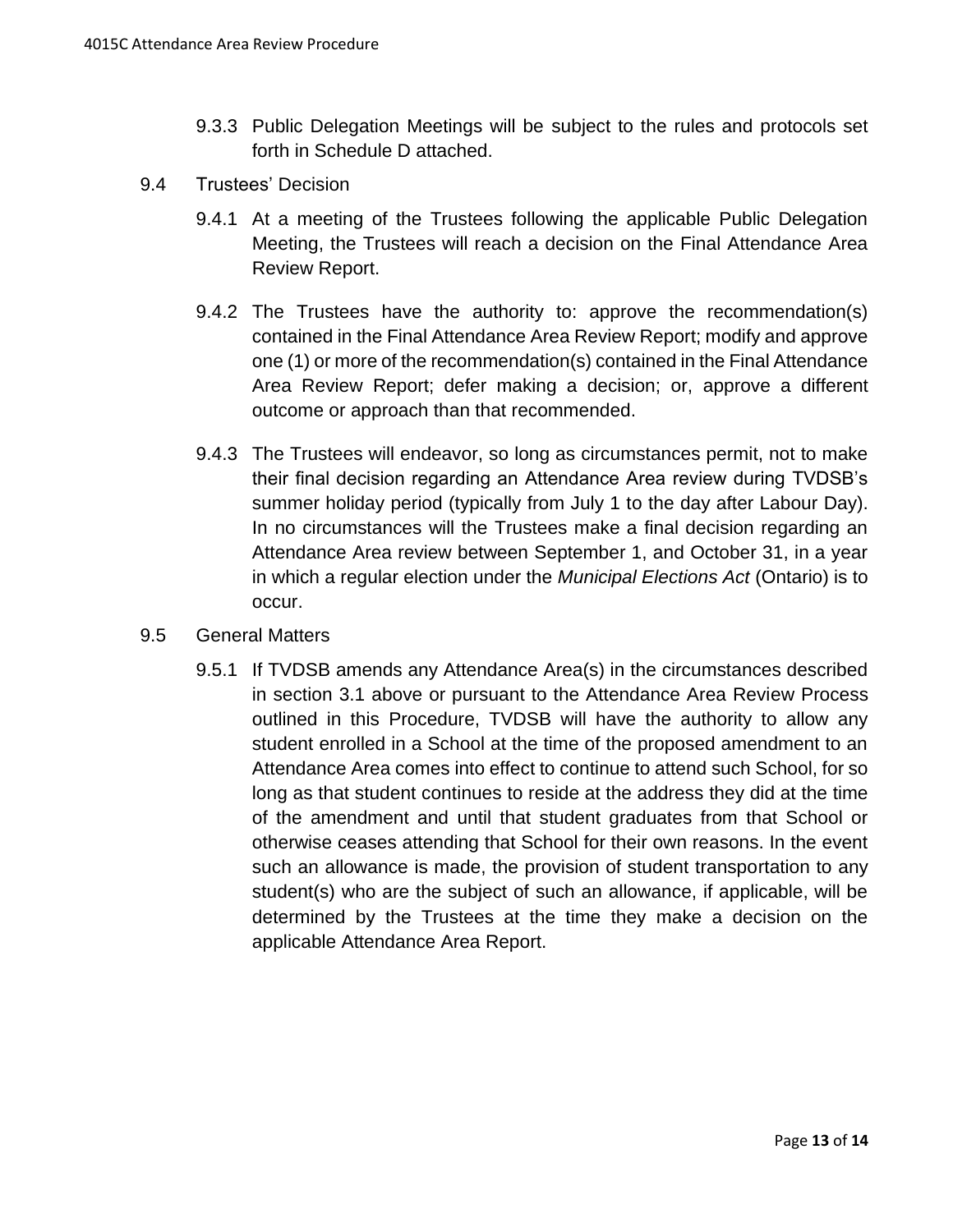#### 10.0 **IMPLEMENTATION**

- 10.1 In the event that the Trustees approve amendments to the Attendance Areas for one (1) or more Schools, TVDSB will communicate the following information to the students and the parents/guardians of the students enrolled at the affected Schools:
	- 10.1.1 timelines for implementation of the proposed amendments to the subject Attendance Areas, together with particulars on the amendments in question;
	- 10.1.2 availability of School programs at the Schools in question and for which Attendance Areas have been adjusted; and
	- 10.1.3 related transportation information.
- 10.2 TVDSB may also enlist parents/guardians from the affected Schools by establishing transition working groups to provide feedback, if applicable, on:
	- 10.2.1 orientation events for students and staff;
	- 10.2.2 the distribution of memorabilia and school equipment;
	- 10.2.3 school spirit matters; and
- 10.2.4 School Council assets.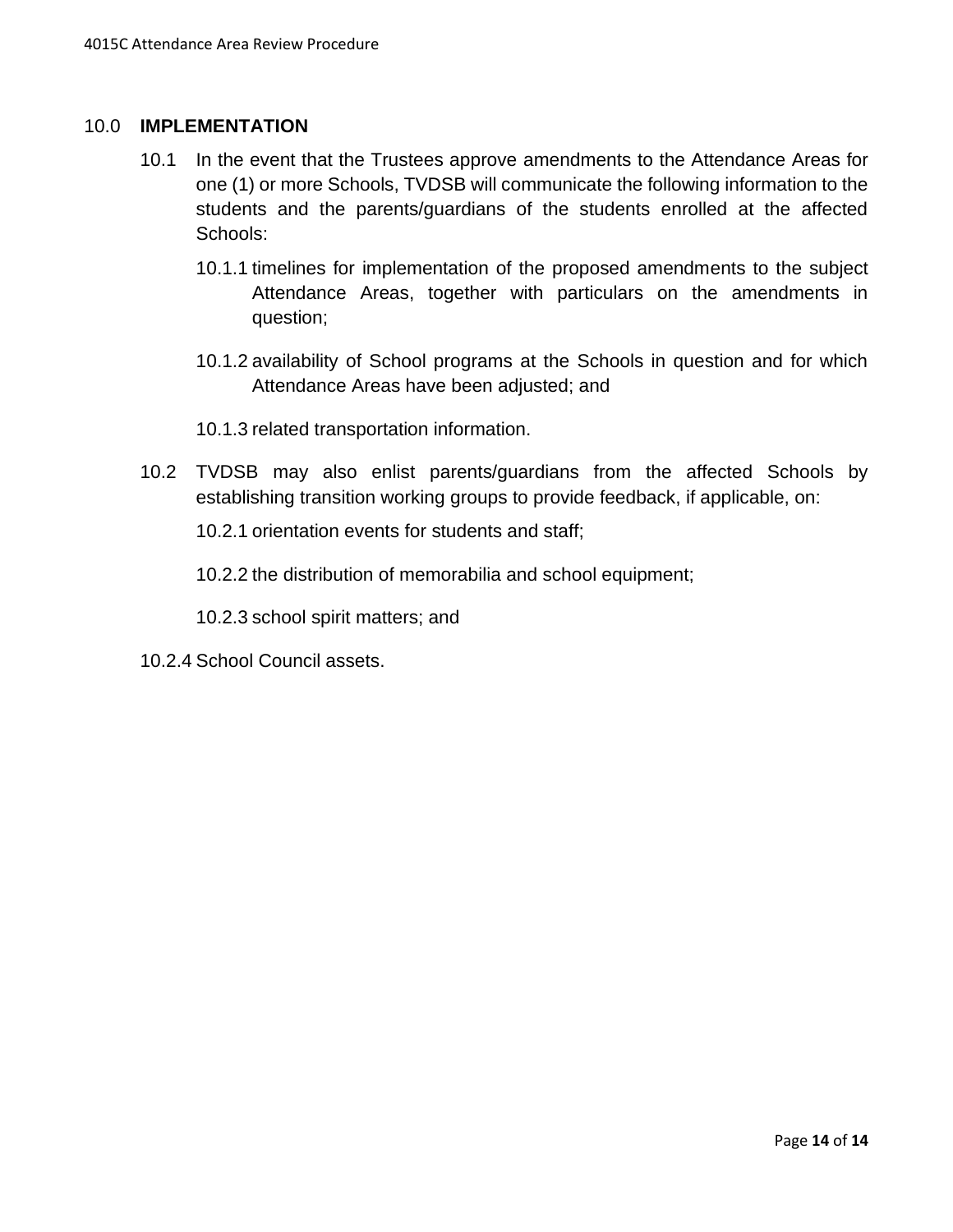#### APPENDIX 1 – SCHEDULE A ATTENDACE AREA REVIEW PROCESS



#### NOTES:

- 1. Capitalized terms used in this Schedule A have the respective meaning given in the body of the Procedure.
- 2. Section number references in this Schedule A are to the respective sections of the Procedure.
- 3. This Schedule A is intended to provide a general overview of the sequencing of the Attendance Area Review Process and is subject to the Procedure.
- TIMELINES FOR ATTENDANCE AREA REVIEW PROCESS:
- 1. Reasonable efforts to determine the membership of the Attendance Area Review Committee(s) within ten (10) Business Days of the Trustees' decision to undertake an Attendance Area review.
- 2. School-Level Meetings to be completed within forty-five (45) Business Days of the AARC Meeting.
- 3. Requests made by School AARC Subcommittees under section 7.6 of the Procedure must be received within thirty-five (35) Business Days of the AARC Meeting.
- 4. School AARC Subcommittees are to submit their reports on School Community input to [planning@TVDSB.ca](mailto:planning@TVDSB.ca) within fifty-five (55) Business Days of the AARC Meeting.
- 5. Within one hundred and forty (140) Business Days after the AARC Meeting, TVDSB Administration to prepare a Final Attendance Area Review Report.
- 6. There must be at least ten (10) Business Days between: the time a Final Attendance Area Review Report has been sent via e-mail to the members of the respective AARC and posted on TVDSB's website; and, the date of the applicable Public Delegation Meeting.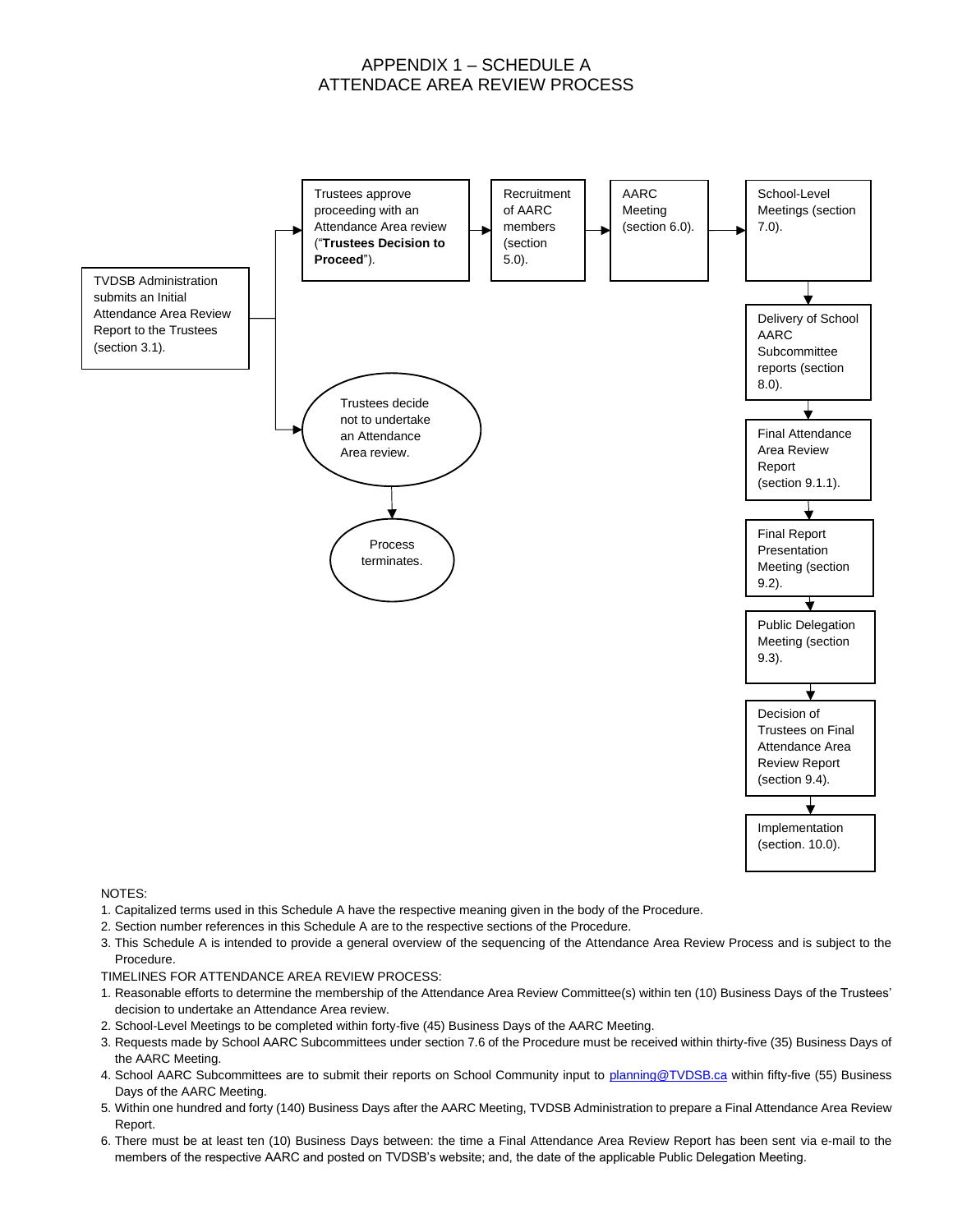The following will apply to AARC Meetings contemplated in the Procedure to which this Schedule is attached:

- 1. The chair of the meeting (in this Schedule B, the "**Chair**"), will ensure that all presentations, questions and answers are directed through the Chair and that personal remarks and discourteous language are not permitted. The Chair may refuse to permit questions from any person who is or has been discourteous or disrespectful. Clarity and brevity are encouraged. The Chair may limit or exclude questions that fall outside the purposes of the meeting, are repetitive, irrelevant or immaterial.
- 2. Only members of the Attendance Area Review Committee may ask questions of clarification regarding the information presented by TVDSB, following the conclusion of TVDSB's presentation. The Chair will determine the order of questions.
- 3. A person wishing to make remarks or ask questions should raise their hand and wait to be recognized by the Chair.
- 4. The Chair may, in the Chair's discretion, establish time limits or limit the number of questions to be asked by any person to two. The speaker would then be placed at the bottom of the speakers list should they have additional questions.
- 5. The Chair, in deciding a point of order or practice will, before declaring a decision, give reason for such decision. Any ruling of the Chair will be final.
- 6. Any person present at the meeting who does not adhere to the meeting protocols, disregards a decision of the Chair, or makes any disorderly noise or disturbance, may be ordered by the Chair to leave the meeting room for the remainder of the meeting. In the case of a refusal to do so, the Chair may order the removal of that person.
- 7. Media and the public may attend the meeting and sit in the public area. No media interviews or reporting will be allowed in the meeting room while the meeting is taking place. All members of the media are allowed to tape or video record meetings. Recordings should be done in a manner that does not interfere with the meeting. The Chair may make a determination that a recording is being done in an intrusive manner taking into consideration, but not limited to, brightness of lights, distance from the deliberations, size of the equipment and the general layout and functioning of the meeting room. If the Chair makes a determination that any recording is intrusive, the Chair may request an accommodation to avoid the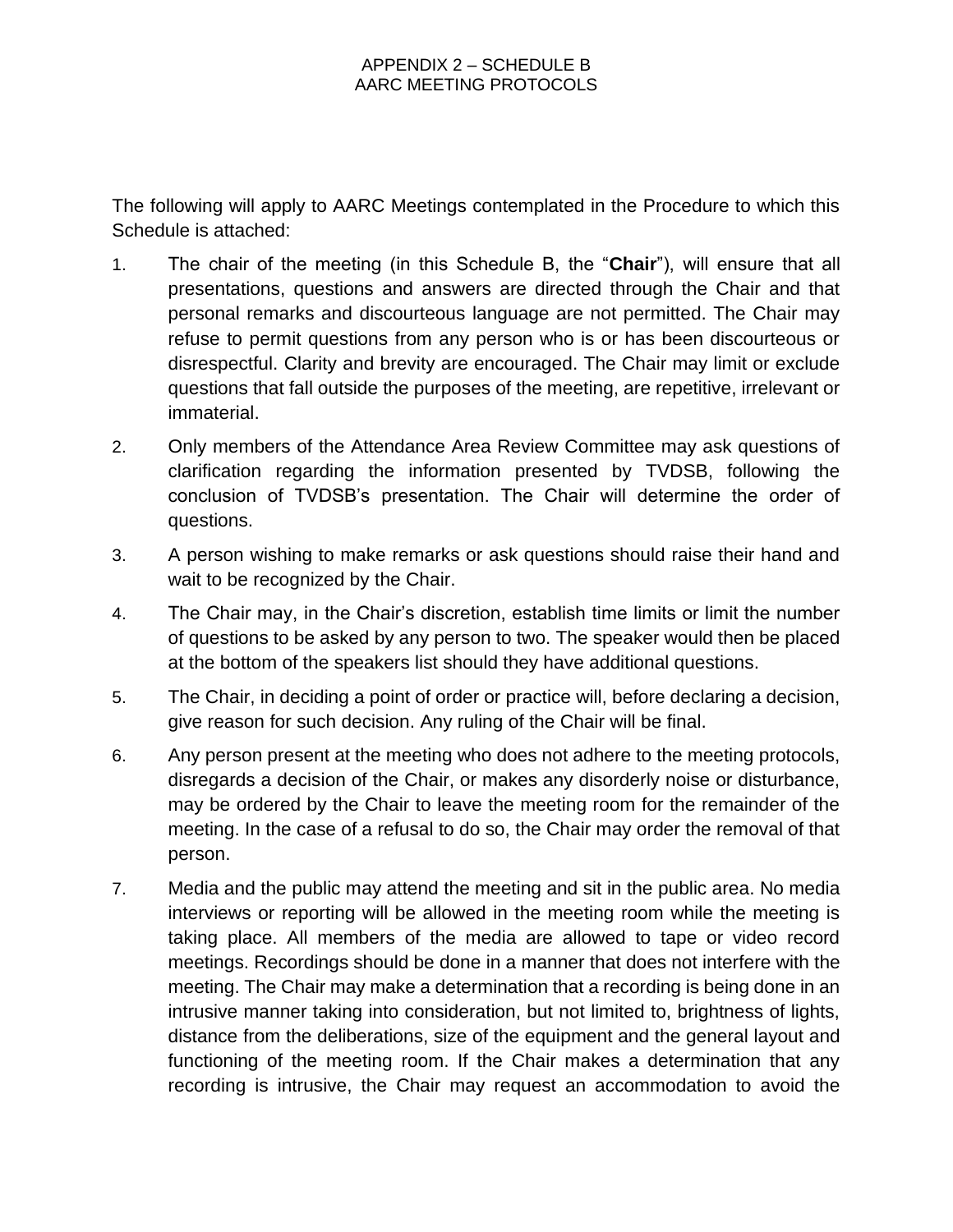#### APPENDIX 2 – SCHEDULE B AARC MEETING PROTOCOLS

interference with the meeting and if not complied with may request the individual to leave the meeting room.

8. All members of the media and any other person wishing to record the meeting, or any part of it, must advise the Chair or the secretary of the meeting of such individual's presence and intention to record the meeting, or any part of it, prior to the commencement of the meeting. In such circumstances, the Chair will advise that the meeting is being recorded.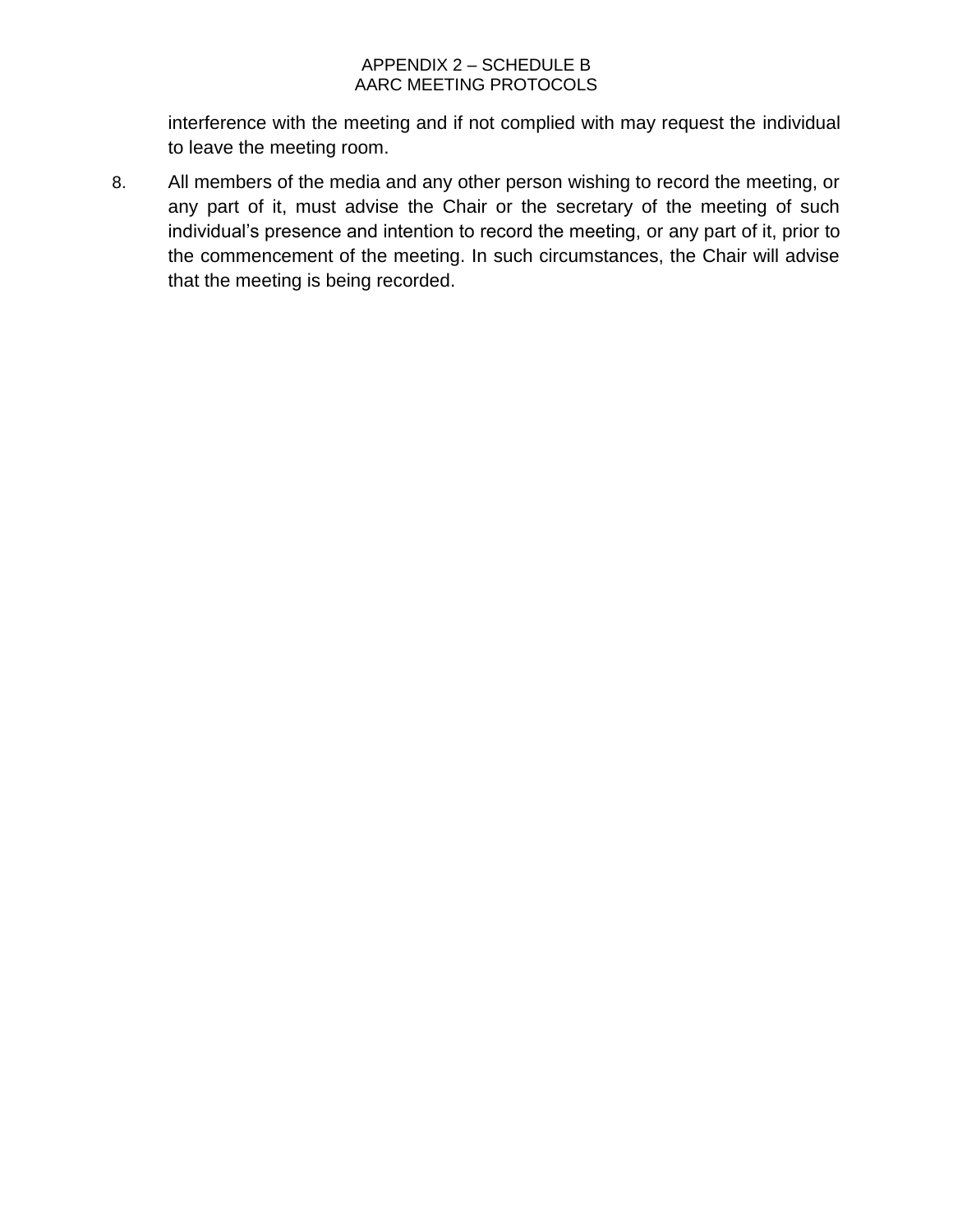The following will apply to the School-Level Meetings contemplated in the Procedure to which this Schedule is attached:

- 1. The chair of the meeting (in this Schedule C, the "**Chair**"), will ensure that presentations, remarks, questions and answers are directed through the Chair and that personal remarks and discourteous language are not permitted. The Chair may refuse to permit remarks or questions from any person who is or has been discourteous or disrespectful. Clarity and brevity are encouraged. The Chair may limit or exclude remarks or questions that fall outside the purposes of the meeting, are repetitive, irrelevant or immaterial.
- 2. Members of the School Community or public wishing to make remarks or ask questions, should raise their hand and wait to be recognized by the Chair.
- 3. The Chair may, in the Chair's discretion, establish time limits or limit the number of questions by any person to two. The speaker would then be placed at the bottom of the speakers list should they have additional questions.
- 4. The Chair, in deciding a point of order or practice will, before declaring a decision, give reason for such decision. Any ruling of the Chair will be final.
- 5. Any person present at the meeting who does not adhere to the meeting protocols, disregards a decision of the Chair, or makes any disorderly noise or disturbance, may be ordered by the Chair to leave the meeting room for the remainder of the meeting. In the case of a refusal to do so, the Chair may order the removal of that person.
- 6. Media and the public may attend the meeting and sit in the public area. No media interviews or reporting will be allowed in the meeting room while the meeting is taking place. All members of the media and public are allowed to tape or video record meetings. Recordings should be done in a manner that does not interfere with the meeting. The Chair may make a determination that a recording is being done in an intrusive manner taking into consideration, but not limited to, brightness of lights, distance from the deliberations, size of the equipment and the general layout and functioning of the meeting room. If the Chair makes a determination that any recording is intrusive, the Chair may request an accommodation to avoid the interference with the meeting and if not complied with may request the individual to leave the meeting room.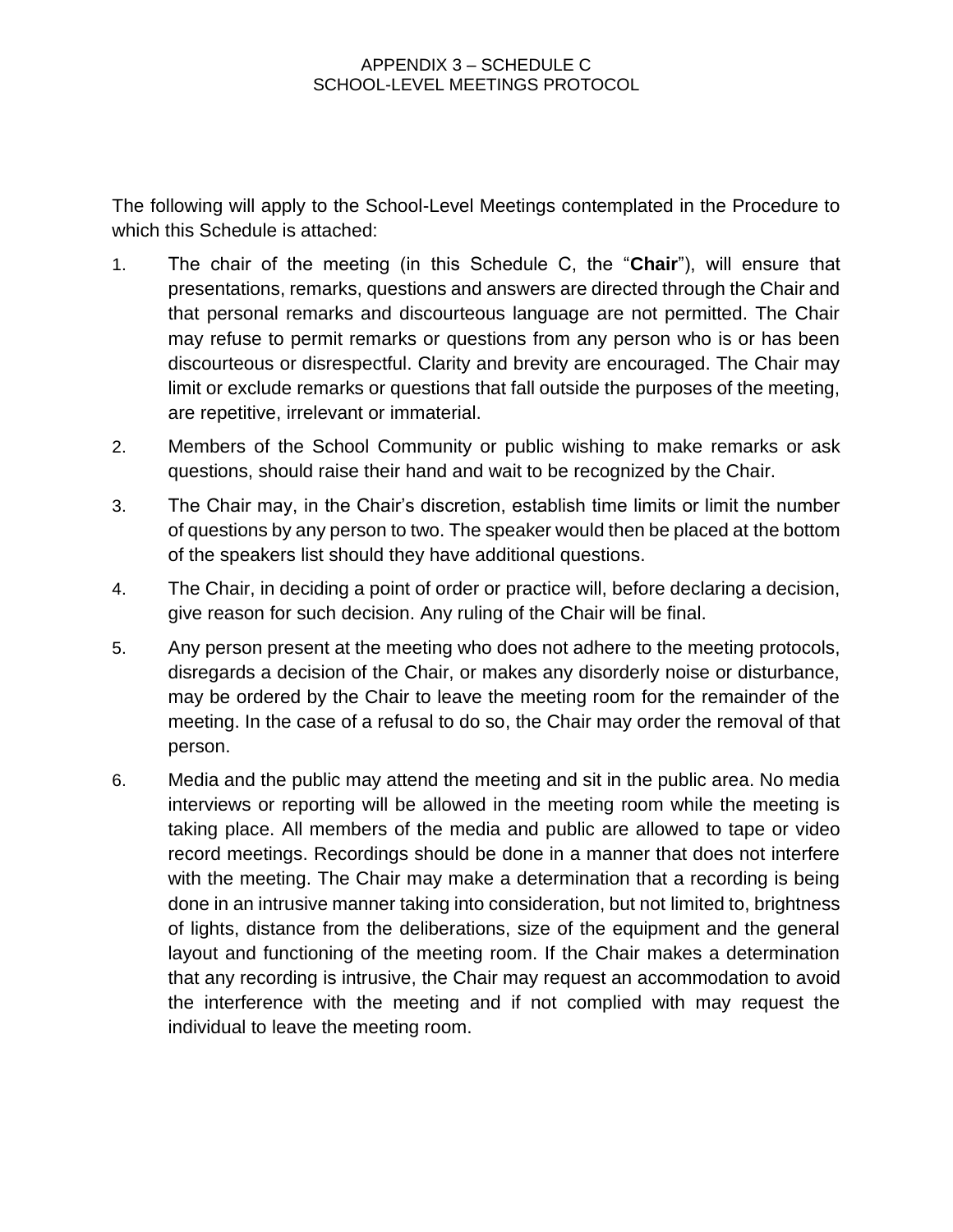#### APPENDIX 3 – SCHEDULE C SCHOOL-LEVEL MEETINGS PROTOCOL

7. All members of the media and any other person wishing to record the meeting, or any part of it, must advise the Chair or the secretary of the meeting of such individual's presence and intention to record the meeting, or any part of it, prior to the commencement of the meeting. In such circumstances, the Chair will advise that the meeting is being recorded.